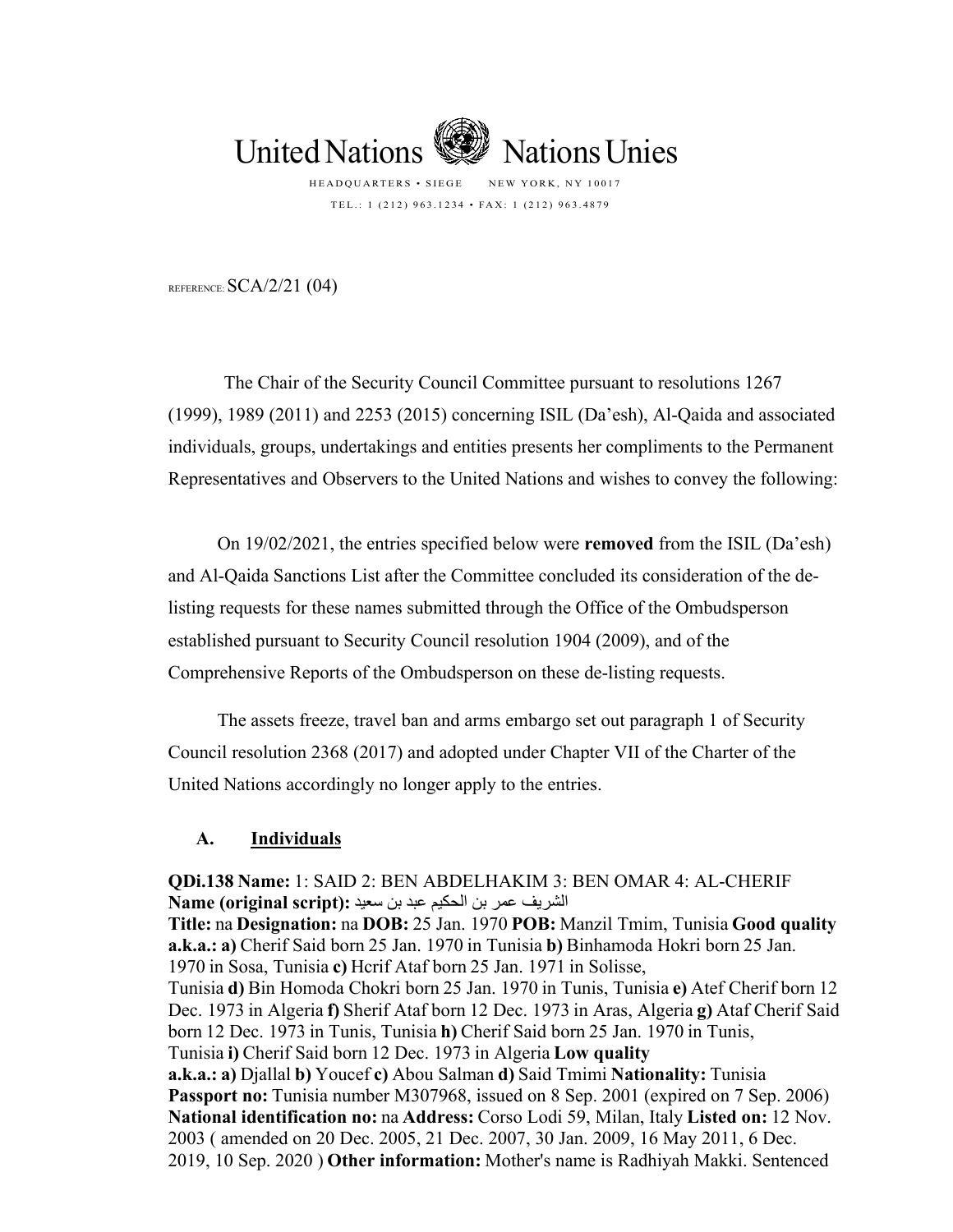to eight years and ten months of imprisonment for membership of a terrorist association by the Appeal Court of Milan, Italy, on 7 Feb. 2008. Sentence confirmed by the Italian Supreme Court on 15 Jan. 2009, which became definitive as of Feb. 2008. Deported from Italy to Tunisia on 27 Nov. 2013. Review pursuant to Security Council resolution 1822 (2008) was concluded on 6 May 2010. Review pursuant to Security Council resolution 2368 (2017) was concluded on 4 Dec. 2019. INTERPOL-UN Security Council Special Notice web link: https://www.interpol.int/en/How-we-work/Notices/View-UN-Notices-Individuals [click here](https://www.interpol.int/en/How-we-work/Notices/View-UN-Notices-Individuals)

## **QDi.362 Name:**1: EMRAH 2: ERDOGAN 3: na 4: na

**Title:**na**Designation:**na**DOB:**2 Feb. 1988**POB:**Karliova, Turkey **Good quality a.k.a.:**na**Low quality a.k.a.: a)**Imraan Al-Kurdy**b)**Imraan**c)**Imran**d)**Imran ibn Hassan**e)**Salahaddin El Kurdy**f)**Salahaddin Al Kudy**g)**Salahaddin Al-Kurdy**h)**Salah Aldin**i)**Sulaiman**j)**Ismatollah**k)**Ismatullah**l)**Ismatullah Al Kurdy **Nationality:**Germany**Passport no:**na**National identification no:**Germany BPA C700RKL8R4, issued on 18 Feb. 2010 (expires on 17 Feb. 2016) **Address:**Werl prison, Germany (since May 2015) **Listed on:**30 Nov. 2015**Other information:**Former foreign terrorist fighter affiliated with Al-Qaida (QDe.004) in North Waziristan, Pakistan (2010- 2011) and with Harakat Al-Shabaab Al-Mujaahidiin (Al-Shabaab) in Somalia (2011- 2012). Convicted to seven years of imprisonment by the Higher Regional Court in Frankfurt/Main, Germany in 2014. Physical description: eye colour brown, hair colour brown, build: strong, weight: 92 kg, height: 176 cm, birthmark on right back. Mother's name: Emine Erdogan. Father's name: Sait Erdogan. INTERPOL-UN Security Council Special Notice web link: https://www.interpol.int/en/How-wework/Notices/View-UN-Notices-Individuals [click here](https://www.interpol.int/en/How-we-work/Notices/View-UN-Notices-Individuals)

The names of individuals and entities removed from the ISIL (Da'esh) and Al-Qaida Sanctions List pursuant to a decision by the Committee may be found in the "Press Releases" section on the Committee's website:

<https://www.un.org/securitycouncil/sanctions/1267/press-releases>

To obtain a fully updated version of the List, Member States are encouraged to consult, on a regular basis, the Committee's website at the following URL: [https://www.un.org/securitycouncil/sanctions/1267/aq\\_sanctions\\_list](https://www.un.org/securitycouncil/sanctions/1267/aq_sanctions_list). The Sanctions List is available in HTML, PDF and XML format and is updated regularly on the basis of relevant information provided by Member States and international and regional organizations.

The United Nations Security Council Consolidated List is also updated following all changes made to the ISIL (Da'esh) and Al-Qaida Sanctions List. An updated version